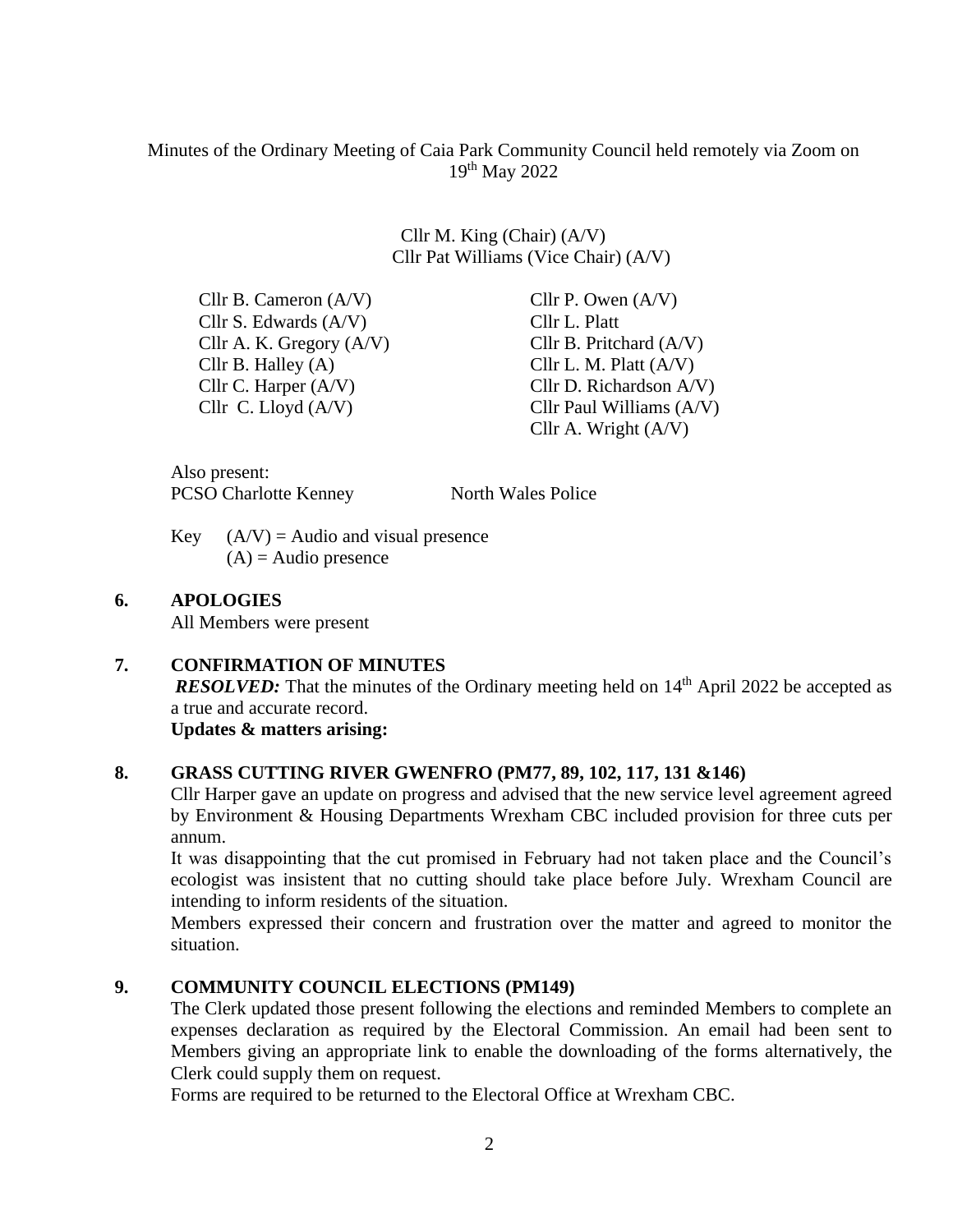## **10. DECLARATION OF MEMBER'S INTERESTS**

The following interests were declared:

Cllr Pat Williams – Agenda item 10 (iii) Request for financial assistance Personal and prejudicial – member/official of the applying body

Cllr C. Lloyd - Agenda item 10 (iii) Request for financial assistance Personal and prejudicial – member of the applying body

Cllr B. Halley - Agenda item 10 (iii) Request for financial assistance Personal and prejudicial – close relationship with the applying body.

## **11**. **POLICE MATTERS**

The Chair welcomed PCSO Charlotte Kinney to the meeting who conveyed apologies for Sgt Kelly Lewis.

The PCSO outlined some of the events and activities that had taken place recently in an attempt to minimise anti-social behaviour. It was hoped to increase activities such as the bike marking which was popular. A general discussion took place on current issues and the Police were in the process of continuing to gather intelligence.

Members raised the following ongoing concerns:

- (i) Public congregating and drinking alcohol on a regular basis on the steps leading from Crescent Road to Colwyn Road. PCSO Kinney offered to undertake additional patrol in the area and report back on any enforcement action taken to the next meeting.
- (ii) Alleged drug dealing in the area of Smithfield Court and Oxford Street.
- (iii) Stats acquired from the nation police statistics. Concern expressed over the categories and number of offences which require explanation. It was agreed to ask Sgt Lewis to give a full explanation at the next meeting.

## **12. MEMBERS REPORTS**

**(i)** Cllr Paul Williams: Request from the residents of Pont Wen to have a CCTV camera installed. Advised to progress with the Community Safety at Wrexham CBC as Local County Member.

Queried the removal of the safety barrier adjacent to Pont Wen on the boundary of Whitegate Road. Clerk to enquire why it was removed.

- **(ii)** Cllr D. Richardson: Concerns expressed by residents over the proposal to locate a site hut at Bala Road to facilitate housing refurbishments. The County Councillor explained the position and advised that it was not going to be there for 3 or 4 years and that residents had been contacted by Wrexham CBC Estate Office and the contractors.
- **(iii)** Cllr B. Pritchard referred to the pre planning application consultation for land off Cefn Road. Agreed to put this on the agenda for next month.

# **13. TO APPROVE ANNUAL RETURN, ACCOUNTS AND SUPPORTING INFORMATION FOR FINANCIAL YEAR 2021-22**

The Clerk reported that the internal audit had taken place and accordingly, the Annual Return had been endorsed by the Internal Auditor. The Annual Return was now presented for signature by the Chair and Clerk before it is sent to the External Auditor.

In addition, the annual accounts, variation analysis, level of reserves and risk assessment were also presented for approval.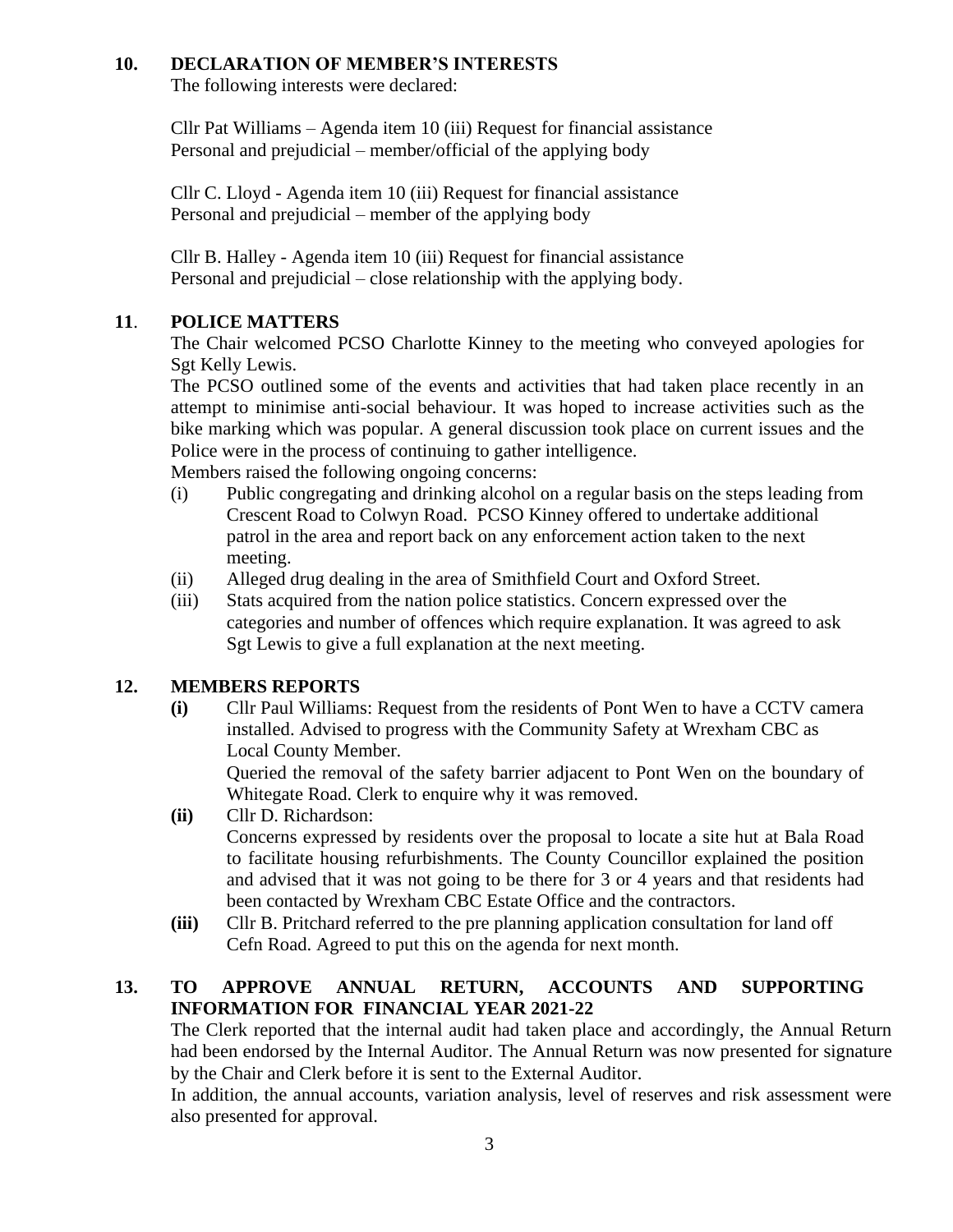- *Resolved: (i) That the Annual Return for 2021/22 be signed as a true reflection of the accounts submitted.*
	- *(ii) That the prepared annual accounts, risk assessment variation analysis, reserves and supporting statements be accepted and adopted.*

The Clerk also advised that the Annual Return for 2020-21 had been received from external audit on  $17<sup>th</sup>$  May 2022 which was an unqualified audit with no issues to draw to the Council's attention

The Clerk was thanked for preparing the documents.

## **14. TO RECEIVE THE INTERNAL AUDIT REPORT FOR FINANCIAL YEAR 2021-22 AND TO APPOINT INTERNAL ADUTITORS FOR 2022-23**

The Clerk presented the findings of the internal audit for Financial Year 2021-22 with two items to be brought to Member's attention.

- i. The format for the Asset Register in relation to assets purchased in year. These were listed at the end of the register although the totals on the Asset Register at Annual Return were correct and balanced.
- ii. The reference numbers of three cheques were stated in the cash book incorrectly (listed at 71-- rather than 77--)

The Clerk asked Members to formally consider the appointment of internal auditors for Financial Year 2022/23.

*RESOLVED: That* 

- *(i) the Council accept the findings of the Audit report*
- *(ii) the Council appoint Messrs J.D.H. Business Services. Carreg Llwyd, Cefn Bychan Road, Pantymwyn, Flintshire as internal auditors for 2022/23.*

# **15. TO CONSIDER THE RECOMMENDATIONS OF THE INDEPENDENT REMUNERATION PANEL FOR WALES**

The Clerk presented a report to Members extracted from the IRP final report. He advised that Caia Park fell within Group 2 for payments. Some of the determinations are mandatory and others discretionary.

## *RESOLVED:*

- *(i) To note the mandatory determinations.*
- *(ii) To adopt determinations 46, (travel) 47 & 48 (duties away from home) subject to prior authorisation by the Council*
- *(iii) Not to adopt determination 49 (attendance allowance) 50 (additional payment to Mayor or Chair) or 51 (additional payment to Deputy Mayor or Deputy Chair)*

## **16. PLANNING APPLICATIONS**

*RESOLVED: There were no objections to the following application*

#### **(i) P/2022/0372 29 Rivulet Road, Wrexham**

**Variation of condition 2 of CB00544 to allow the separation on the extension to additional business.**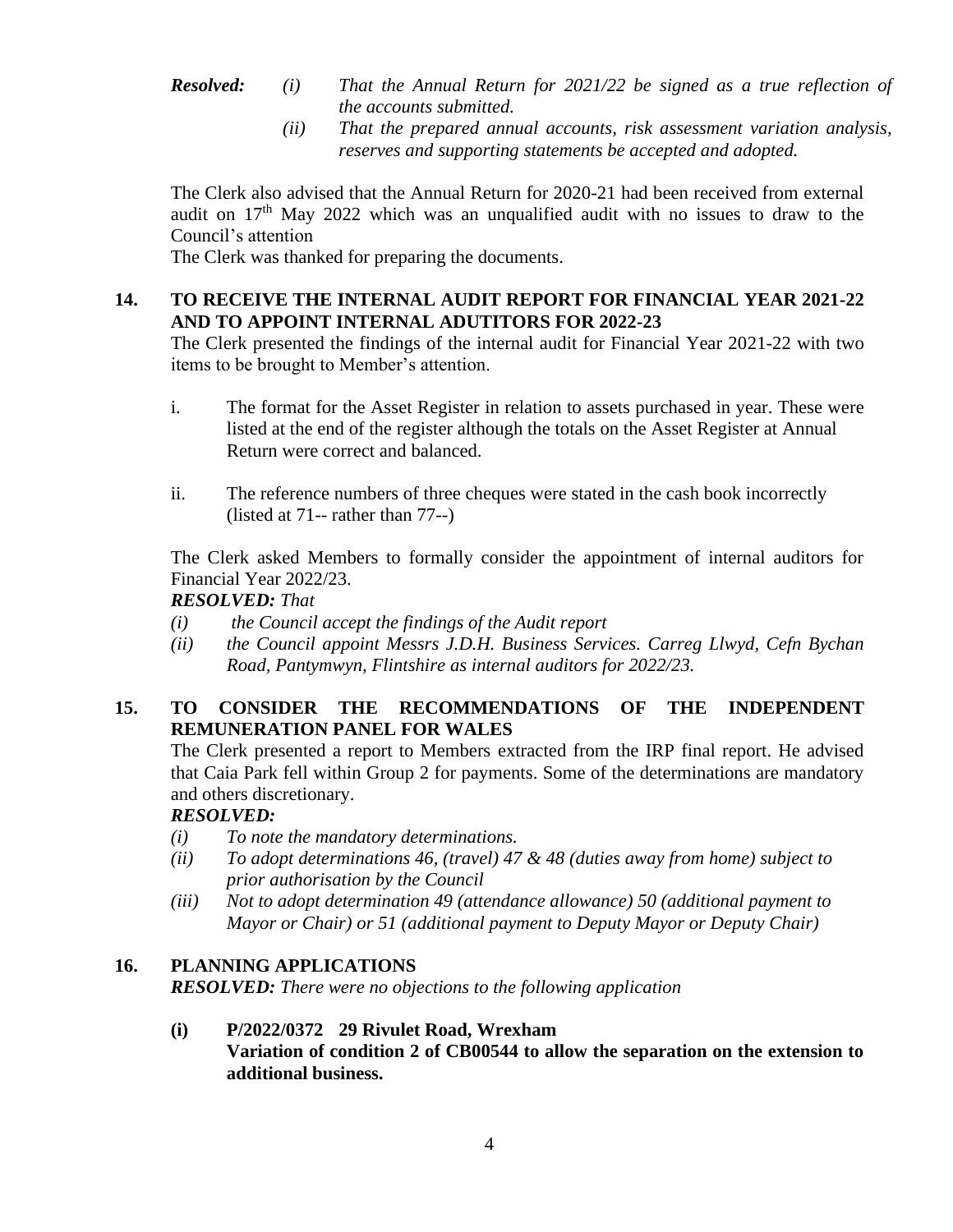#### **17. REQUESTS FOR FINANCIAL ASSISTANCE**

- (i) Teenage Cancer Trust Defer until later in Financial Year
- (ii) Wrexham Sounds Seek additional information

*RESOLVED: That the Council, in accordance with its powers under S137 and 139 of the Local Government Act 1972, should incur the following expenditure which, in the opinion of the Council, is in the interests of the area or its inhabitants and will benefit them in a manner commensurate with the expenditure:* 

(Interest were declared as recorded under Minute 10)

- (iii) Pentre Gwyn Older People's Group (Jubilee celebrations) £1000
- (iv) Caia Park Environmental Group (Gardening Competition) £610

#### **18. FINANCIAL MONITORING**

The Financial Statement for period ending 30<sup>th</sup> April 2022 was submitted. *RESOLVED: That the financial statements for the period be received and adopted.*

#### **19. ACCOUNTS FOR PAYMENT**

*RESOLVED: That the accounts for payment in May 2022 be paid*

|         | D.D. Pace Telecom        | <b>Advice Service</b> | $*445.68$ |                  |
|---------|--------------------------|-----------------------|-----------|------------------|
|         |                          | General Admin         | $*297.11$ | 742.79           |
| D.D. 02 |                          | <b>Advice Service</b> | $*42.88$  |                  |
|         |                          | Comm Agent            | $*21.44$  | 64.32            |
| D.D.    | SSE (Elect)              | Prince Charles Rd     | ∗         | 78.19            |
| 7747    | <b>Besthost</b>          | General Admin         |           | 24.00            |
| 7747    | <b>Besthost</b>          | General Admin         |           | 10.50            |
| D.D.    | SSE (Gas)                | Prince Charles Rd     | ∗         | 854.56 (Revised) |
|         | D.D. Natwest Card fee    | General Admin         |           | 35.00            |
|         | <b>Natwest Card Zoom</b> | General Admin         | $\ast$    | 14.39            |
|         |                          |                       |           |                  |

Accounts above the line have already been paid either by direct debit or in the case of cheques, because they were deemed to be urgent or have been previously agreed)

| D.D. | <b>Wrexham CBC</b> (Rates)        | Prince Charles Rd           |                  | 527.00 |
|------|-----------------------------------|-----------------------------|------------------|--------|
| 7750 | <b>JDH Business Services</b>      | General Admin               | $\ast$           | 540.00 |
| 7751 | <b>Graphic Office Systems</b>     | <b>Advice Service</b>       | $*43.31$         |        |
|      |                                   | General Admin               | $*43.31$         | 86.62  |
| 7752 | Vision ICT (SSL Cert)             | General Admin               | $\ast$           | 60.00  |
| D.D. | <b>Siemens Financial Services</b> | General Admin               | ∗                | 80.00  |
| 7753 | <b>Bates Office Services</b>      | General Admin               | 153.52<br>$\ast$ |        |
|      |                                   | <b>Advice Service</b>       | 57.02<br>∗       | 210.54 |
| D.D. | Hafren Dyfrdwy                    | <b>Prince Charles Road</b>  |                  | 36.31  |
|      | H.M. Revenue & Customs            | Tax NI (May)                |                  |        |
|      | <b>Clwyd Pension Services</b>     | Pension contributions (May) |                  |        |